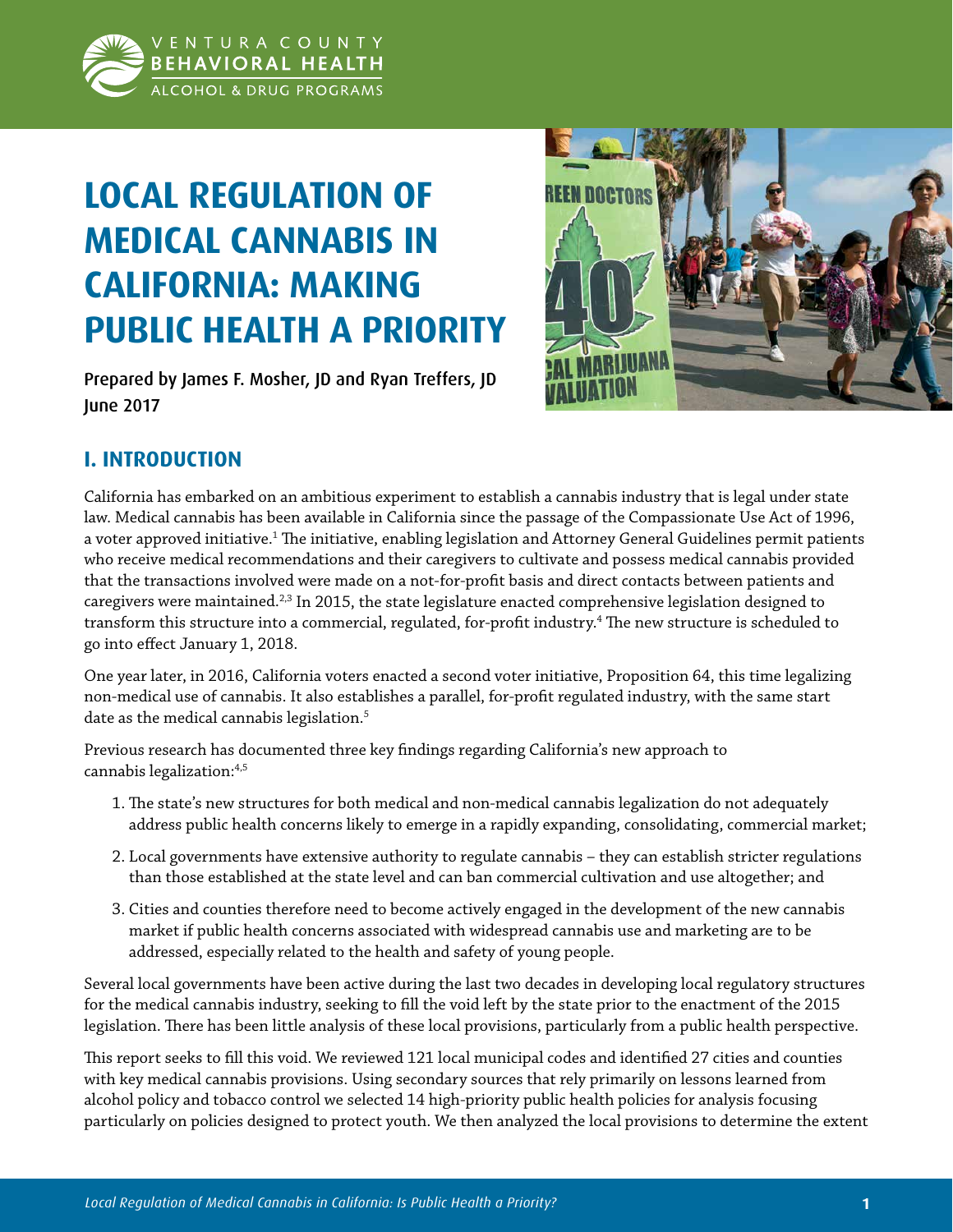to which the selected prevention policies had been enacted with best practices standards. Our goal is to provide guidance to local governments as they examine the new state legislation and debate policy options within their own jurisdictions for regulating or banning a commercial cannabis industry.

# **II. METHODOLOGY**

In Phase 1 of a four-phase methodology, we developed a convenience sample of medical cannabis local ordinances from 27 California cities and counties ("localities") using the following protocols. We conducted original legal research in a total of 121 California localities for restrictions on commercial medical cannabis cultivation and dispensing. This included all 58 of the state's counties, the 25 largest cities by population, and all 10 cities located within Ventura County. We conducted a review of secondary sources, including the League of California Cities $^6$  and California State Association of Counties $^7$  and selected the remaining 28 cities which these sources suggested might have medical cannabis regulations that met our coding criteria.\* Although a convenience sample (limited resources precluded a search and analysis of all 482 California incorporated cities), we believe the selection methodology captured a high percentage of medical cannabis ordinances that are of interest to the public health community.

In Phase 2, we identified 16 variables within four categories of public health policies designed to prevent youth cannabis problems based on analyses conducted in secondary sources. Best practices are identified based on these same sources:†,8,9,10,11

## **A. Cultivation Provisions**

- 1. Maximum Cultivation Limits (square footage and/or number of plants) *Best practice: Limited based on size of local jurisdiction; no more than 2,000 square feet.*
- 2. Number of permits (limit on number of cultivation permits) *Best practice: Limited based on size of local jurisdiction.*
- 3. Indoor/Outdoor Bans Indoor Prohibited Outdoor Prohibited *Best practice: Dependent on agricultural makeup of local jurisdiction.*
- 4. Employee Training *Best practice: training in public health and safety aspects of cultivation required.*

## **B. Dispensary Provisions**

- 1. Number of permits (limit on number of dispensary permits) *Best practice: Limited based on size of local jurisdiction.*
- 2. Consume on premises *Best practice: No consumption allowed.*
- 3. Operating hours (hours when dispensary operation is allowed) *Best practice: No Sunday sales; no late night or early morning sales.*
- 4. Employee training *Best practice: Training in public health and safety aspects of cultivation required.*

A Santa Cruz County draft ordinance was also included although not finally enacted because it contained several provisions that may be of interest to other local jurisdictions. Final enactment is anticipated following a California Environmental Quality Act review.

<sup>†</sup> Consult the secondary sources provided in the reference list for further discussion of the key public health variables and the best practices standards, topics beyond the scope of this report.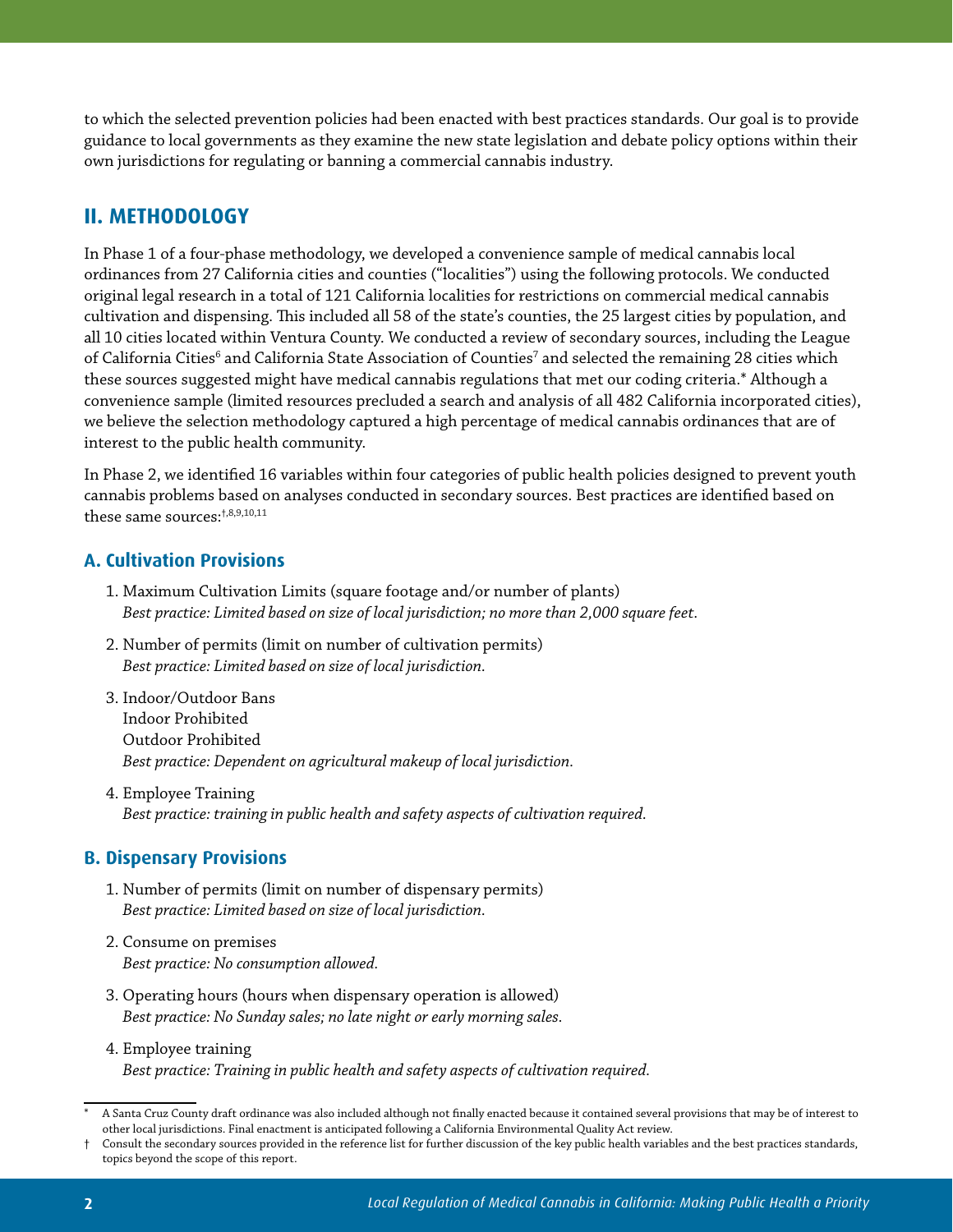- 5. Dispensary Delivery (indicates whether home delivery is allowed, prohibited for dispensaries licensed by the locality, or prohibited entirely) *Best practice: Commercial delivery prohibited.*
- 6. Prohibited Products *Best practice: Prohibit products potentially attractive to youth; limit potency.*
- 7. Advertising & Exterior Signage *Best practice: Prohibit billboards; limit signage and advertising targeting youth.*

# **C. Distance Requirements (listed in number of feet)**

- 1. Cultivation Sites
	- a) Schools
	- b) Youth sensitive (spaces other than schools, such as parks, churches, etc.)
	- c) Residential (residential structures or residential zones)
	- d) Dispensaries

 *Best practice: 1,000 foot limit.*

- 2. Dispensaries
	- a) Schools
	- b) Youth sensitive (spaces other than schools, such as parks, churches, etc.)
	- c) Residential (residential structures or residential zones)
	- d) Other Dispensaries

 *Best practice: 1,000 feet limit.*

## **D. Age Provisions**

- 1. Cultivation Employees *Best practice: minimum 21 years of age*
- 2. Dispensary Employees *Best practice: minimum 21 years of age*
- 3. Dispensary customers and customer exceptions (persons under the age requirement are permitted under the following circumstances):
	- a) Accompanied by a Parent (indicated by 'X')
	- b) Qualified Patient (indicated by 'X' or '+parent' when a parent must also be present with the Qualified Patient)
	- c) Primary Caregiver (indicated by 'X' or '+parent' when a parent must also be present with the Primary Caregiver)

*Best practice: minimum 21 years of age with parent/guardian exception.*

In Phase 3, we conducted a search in each locality's code using keywords ("marijuana" and "cannabis") as well as manual review as needed to identify any language pertaining to medical cannabis. All 121 localities make their municipal codes available online.

We then classified the 121 localities into one of three categories, as follows: (1) "silent" – code had no regulation of medical cannabis (14 localities – although the code included a key term, there were no relevant regulatory provisions included); (2) "prohibition" – code explicitly banned medical cannabis (61 localities); and (3) "regulation" – code included regulation of medical cannabis (46 localities).

In Phase 4, we examined the local ordinances in the 46 localities with regulations to determine whether they met our coding criteria for including provisions that address key public health variables identified in Phase 2.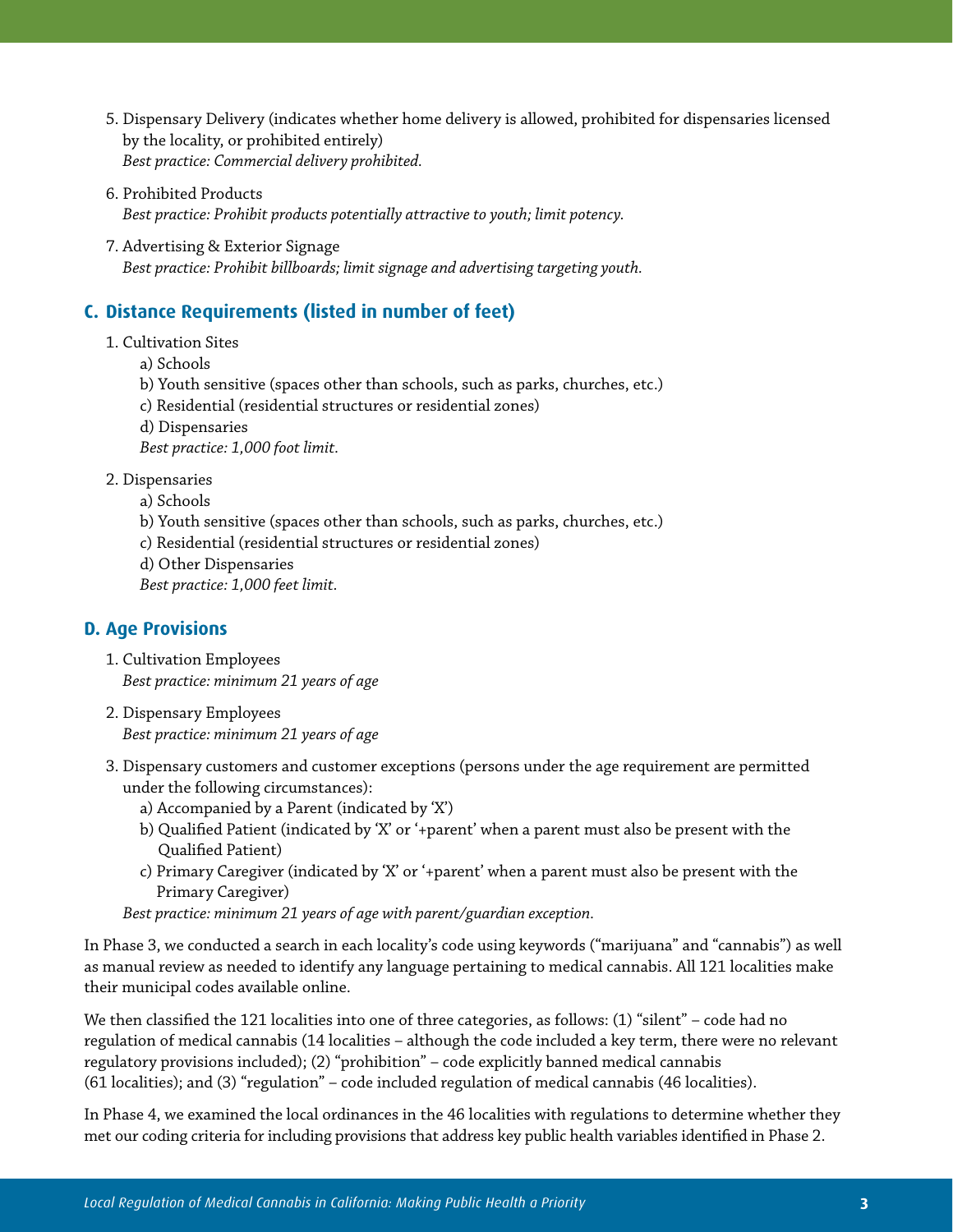Of the 46 localities that we identified as having regulations of medical cannabis, 27 ultimately met our coding criteria. We then coded the relevant provisions as appropriate.

The ordinances we examined address commercial cannabis cultivation, delivery and retailing. State law permits caregivers and patients to cultivate enough plants to meet the patients' medical needs, and caregivers can deliver cannabis to patients directly without using a dispensary as an intermediary. Localities that prohibit medical cannabis must still allow this form of cultivation and delivery, a topic beyond the scope of this research.‡

The research was conducted between September 2016 and January 2017. Note that many of the online municipal codes may have differing dates for their most recent updates, so it is possible that new ordinances or provisions enacted before our start date may not be included.

One researcher conducted the initial searches and analyses; a second researcher conducted a quality assurance review. In several instances, coding criteria were revised based on findings in Phase 4. Consensus was reached on all coding decisions.

# **III. FINDINGS**

#### **A. Public Health Cultivation Provisions** (Table 1, p.9)

As shown in Table 1, of the 121 localities we reviewed, 8 localities (4 cities and 4 counties) have restrictions that meet our coding criteria for the commercial cultivation of cannabis. Five localities shown on Table 1 prohibit commercial cultivation (Alameda County, Modoc County, San Leandro, Santa Ana, and Santa Barbara).

- 1. Maximum Cultivation Limits: Six localities impose specific limits on the commercial cultivation of cannabis. Two localities (Calaveras County and Santa Cruz County's draft ordinance) limit outdoor cultivation at a single location to a canopy size of no more than 22,000 square feet, one locality (Berkeley) allows up to 180,000 square feet to be used for cultivation (an aggregate of multiple licensees at a single location, a single licensee is limited to 22,000 square feet), and one locality (Sonoma County) limits cultivation to 43,560 square feet outdoors and 22,000 square feet indoors. One locality (Butte County) limits cultivation based on the size of the cultivation site and one locality (Mendocino County) limits indoor cultivation to no more than 100 square feet and no more than 99 plants.
- 2. Number of Permits: Two localities impose limits on the number of commercial cultivation permits that may be issued (Richmond, no more than three per square mile; Sonoma County, 1 per contiguous parcel except in certain zones).
- 3. Indoor/Outdoor Bans: Four localities imposed bans on either indoor or outdoor cultivation. One locality prohibits indoor (Modoc County), two localities prohibit outdoor cultivation (Arcata and Marysville), and one locality prohibits outdoor cultivation on lots that are half (0.5) an acre or less in size (Butte County).
- 4. Employee Training: One county (Santa Cruz County's draft ordinance) proposes to require training for employees between the ages of 18 and 20.

#### **B. Public Health Dispensary Provisions** (Table 2, p.10)

Of the 121 localities we reviewed, 25 localities have at least one restriction that met our coding criteria for commercial retailing commercial medical cannabis. Of these 25, 12 localities have policies addressing 3 or more of the 7 variables we coded for this topic. Two of the localities shown on Table 2 prohibit dispensaries (Butte County and Tehama County).

<sup>‡</sup> San Mateo County's ordinance permits marijuana collectives and prohibits commercial cultivation and dispensaries. It is included because it contains examples of several public health variables identified in Phase 2 that apply to those collectives.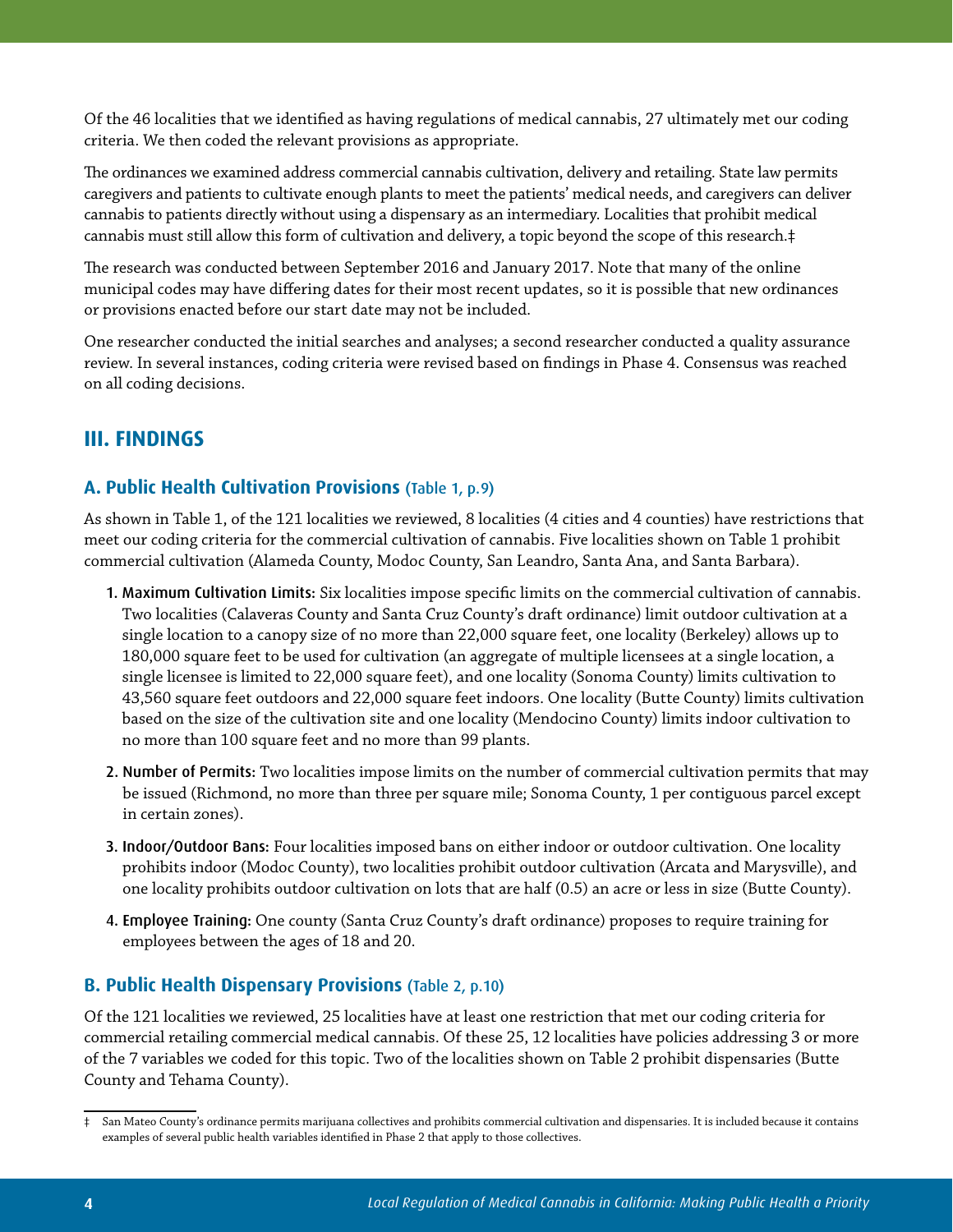- 1. Number of Permits: Seven localities limit the total number of permits within their jurisdiction (Alameda County, 3; Fairfax, 3; Marysville, 2; Oakland, 8; Richmond, 3; San Leandro, 2; and Santa Barbara, 3).
- 2. Consume on Premises: One locality specifically allows the consumption of medical cannabis at dispensaries (Los Angeles County). Thirteen localities specifically prohibit the consumption of medical cannabis at dispensaries, with one (Alameda County) authorizing the health care services agency to allow consumption by a vaporization device at individual dispensaries.
- 3. Operating Hours: Eighteen localities impose restrictions on when dispensaries may operate. These restrictions on hours generally apply to all dispensaries within the jurisdiction, with exceptions in San Francisco City and County (2 dispensaries may operate 24 hours per day) and Sonoma County (hours at certain small dispensaries are further restricted). The hours of operation varied by open and close times, hours of operation allowed in a day, and days of operation. The earliest opening time is 7am (Sacramento, Santa Cruz City, and Sonoma), the latest closing is 10pm (Los Angeles City, Marysville, and San Francisco City and County), and 14 hours of operation is the most allowed in a day (Los Angeles City and Marysville). A majority of the localities allow dispensaries to operate seven days a week, with only one limiting hours on Sunday (Santa Ana) and four prohibiting sales on Sunday (Modoc County, San Jose, Santa Barbara, and Sonoma County).
- 4. Employee Training: No locality requires training for dispensary employees.
- 5. Dispensary Delivery:§ Four jurisdictions specifically allow deliveries (Arcata, Oakland, Richmond, and San Francisco City and County). Six localities prohibit deliveries. Two of the six apply the prohibition only to deliveries by dispensaries licensed by the locality (Marysville and Sacramento); the remaining four localities prohibit all deliveries of commercial medical cannabis without regard to the location of the dispensary (Alameda County, Los Angeles City, San Jose, and Santa Ana).
- 6. Prohibited Products: Two localities prohibit specific medical cannabis products. One locality (San Mateo County) prohibits products that are cannabis enhanced, edible, or drinkable, and one locality (San Leandro) prohibits edibles requiring refrigeration or hot-holding.
- 7. Advertising & Exterior Signage: One locality prohibits medical cannabis advertising (San Mateo County). Six localities restrict the placement of signage. One locality restricts all signage (San Mateo County), two localities restrict the placement of any signage visible from the outside of the dispensary advertising the availability of medical cannabis (Modoc County and Sonoma County), and three limit the number of signs a dispensary may display on the exterior of the location (Fort Bragg, 1 sign; San Francisco City and County, 2 signs; and Santa Cruz City, 2 signs).

#### **C. Distance Requirements** (Table 3, p.11)

1. Distance Requirements, Cultivation: Eight localities impose distance requirements between commercial cultivation sites and four types of land uses: schools, other youth sensitive locations, residences, and dispensaries. No locality imposes a distance requirement for all four types of distance requirements. Seven localities impose a distance requirement for schools (Butte County, 1000 feet; Calaveras County, 1,000 feet; Richmond, 600 feet; San Mateo County, 1,000 feet; Santa Cruz County's draft ordinance, 600 feet; Sonoma County, 1000 feet; and Tehama County, 1,000 feet). All eight of the localities impose a distance requirement for youth sensitive locations (six counties with 1,000 feet requirements; Richmond, 500 feet; Santa Cruz County's draft ordinance 600 feet). Two localities impose a distance requirement for residential zones or structures (Mendocino County, 100 feet; and Sonoma County, 1,000 feet) and one locality imposes a distance requirement for dispensaries (Calaveras County, 1,000 feet).

<sup>§</sup> These findings are solely with regard to medical cannabis that is delivered in the "commercial" context and not with regard to deliveries made by a primary caregiver to a qualified patient.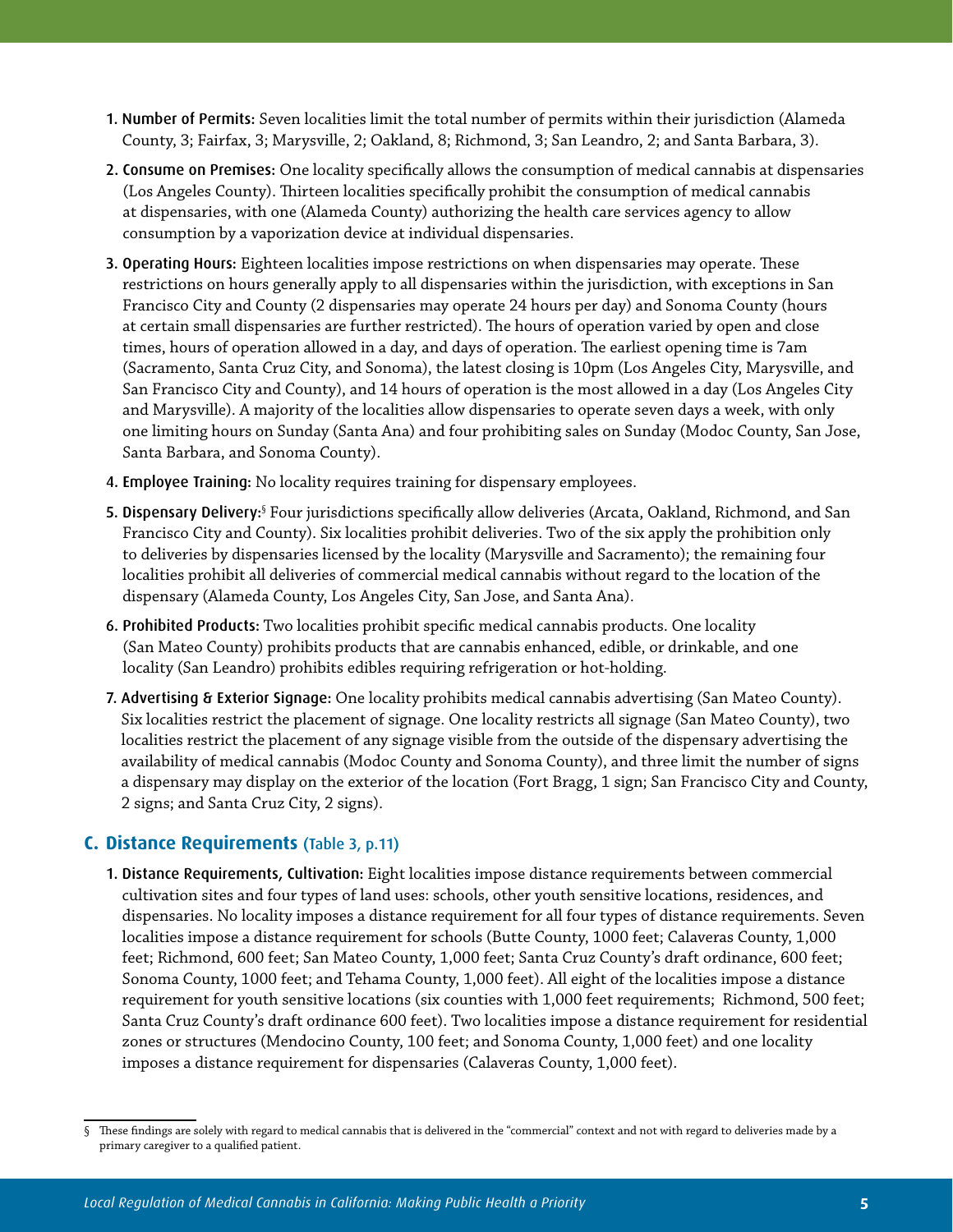2. Distance Requirements, Retail: Thirteen localities impose distance requirements between dispensaries and four types of land uses: schools, other youth sensitive locations, residences, and other dispensaries. Five of the 13 localities impose distance requirements for all four of these categories (Marysville, Oakland, Santa Ana, Santa Cruz City, and Sonoma County). Fairfax is the only locality that imposes a distance requirement (600 feet) from schools but not from other youth sensitive locations. The remaining twelve localities impose distance requirements for both schools and other youth sensitive locations ranging from 500 to 1,000 feet, with the most common distance requirement being 1,000 feet. Six localities impose distance requirements for residential uses ranging from 100 to 1,000 feet. Five localities impose distance requirements between dispensaries, ranging from 400 to 1,000 feet.

#### **D. Age Provisions** (Table 4, p.12)

- 1. Cultivation Employees: Two localities (Santa Cruz County's draft ordinance and San Mateo County) impose an 18-year-old age requirement for cultivation employees.
- 2. Dispensary Employees: Three localities (San Jose, Santa Ana and Santa Cruz County's draft ordinance) impose a 21-year-old age requirement for dispensary employees and sixteen localities have an 18-year-old requirement.
- 3. Dispensary Customers: Two localities (San Jose and Santa Ana) impose a 21-year-old age requirement for dispensary customers and seventeen localities have an 18-year-old requirement. Exceptions include:
	- a) Accompanied by Parent: Four localities allow those under 18 years of age to enter dispensaries if accompanied by a parent or guardian.
	- b) Qualified Patients: Three localities (Arcata, Calaveras County and San Francisco City and County) permit underage patients to enter dispensaries. Eight localities permit underage patients to enter dispensaries if accompanied by their parent or guardian. (Los Angeles City, Marysville, Richmond, Sacramento, San Diego, San Mateo County, Santa Ana, and Santa Barbara).
	- c) Primary Caregivers: One locality (Calaveras County) permits underage patients to enter dispensaries. Three localities (Marysville, Richmond, and Sacramento) permit underage primary caregivers to enter dispensaries if accompanied by their parent or guardian.

## **IV. DISCUSSION**

Perhaps our most striking finding involves how little attention California local governments in our sample are giving to key public health policies in their medical cannabis regulations. Approximately half of our sample has imposed a ban. For the remaining 60 localities, 14 have no relevant regulations and 19 have minimal regulations (and none pertaining to key public health variables). In general, California localities that allow commercial medical cannabis operations have largely followed the State's lead and allowed them to emerge with minimal government oversight in terms of public health protections.

We found only limited public health protections in the 27 jurisdictions where any such regulations existed. For example, there is minimal attention to signage advertising, and product types despite reports of aggressive marketing tactics that may put young people at risk.<sup>12</sup> Of the 22 localities that do not ban cultivation, only eight have limitations on the amount of cultivation permitted, and three of these allow relatively large cultivation sites. Only Santa Cruz County's draft ordinance has any requirement for employee and management training (for cultivation employees only).

The relatively lax approach to age restrictions is also noteworthy. State law requires caregivers to be 18 years of age and places no restrictions on the age of cultivation and dispensary employees and dispensary customers. Yet only Santa Cruz County, in its draft ordinance, has any restriction on the age of cultivation employees. Sixteen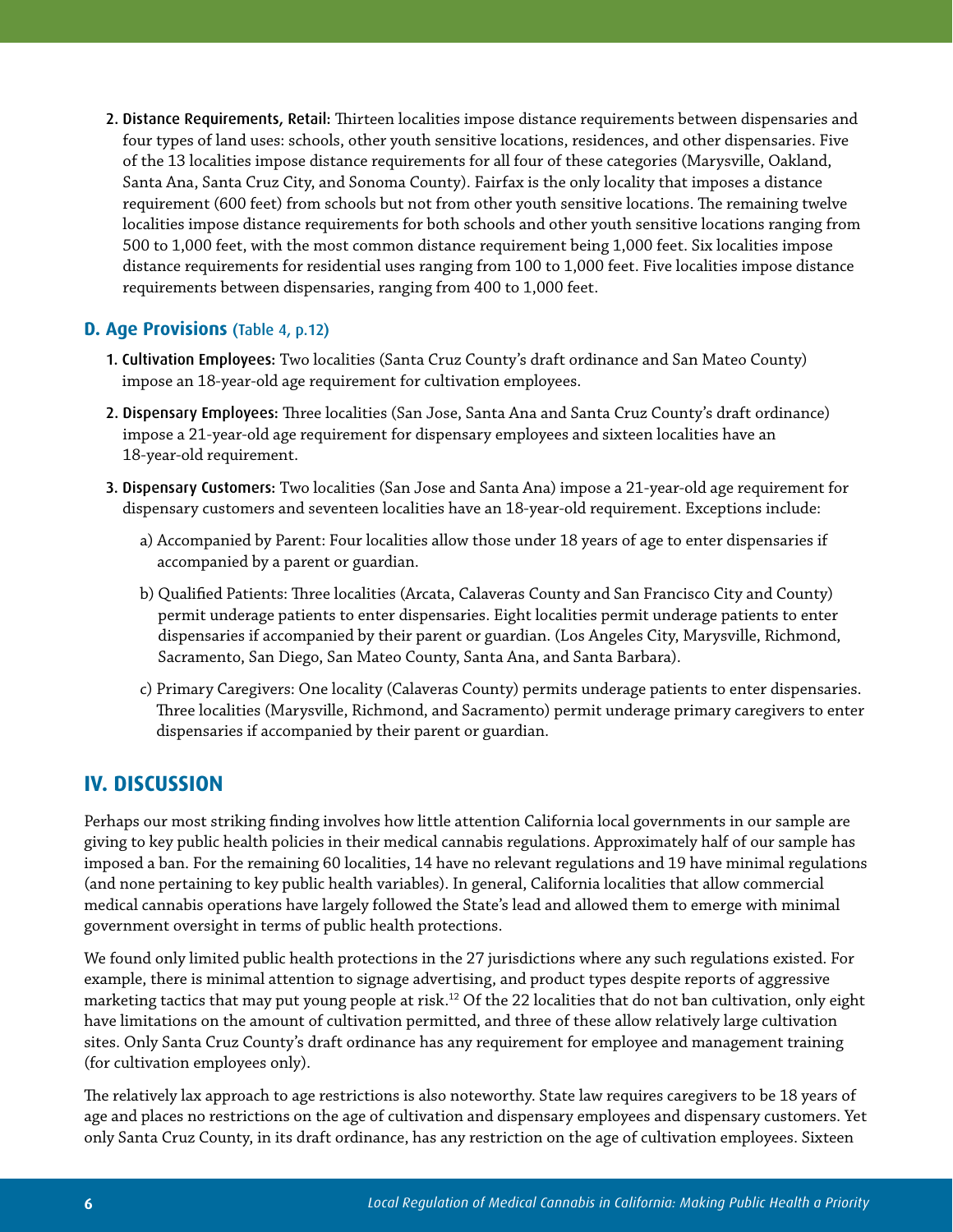localities require dispensary employees to be at least 18 years old and three requiring employees to be at least 21 years of age. Seventeen require customers to be 18 and two requires customers to be 21. Of the 25 localities that allow dispensaries, seven localities have no age restrictions at all and two cities allow patients and caregivers who are under 18 years old to enter dispensaries without a parent or guardian.

Despite the relative inattention to public health variables, many localities have exercised their authority and enacted provisions that meet public health best practices standards. Retail distance requirements, hours of sale and consumption on the premises are the most common best practices that have been adopted: Nine localities have 1,000 foot minimum requirements for at least one of the four categories, and Calaveras County, Santa Ana and Sonoma County have adopted the same 1,000 foot standard for three of the four categories. Eighteen localities have limited hours of sales to some degree and four cities prohibit Sunday sales. Thirteen localities ban consumption on the premises.

Additional examples of local regulations that may serve as models for other localities include:

- San Mateo's ban on advertising (although a less stringent provision may be necessary due to commercial speech protections under the California and U.S. Constitutions);
- The seven cities that limit the number of dispensaries;
- San Jose and Santa Ana's requirements that dispensary employees and customers be 21 years of age (with an exception for customers if accompanied by a parent or guardian);
- Santa Cruz County's draft ordinance requirement that cultivation employees under 21 years of age receive employee training on public health issues, a provision that could be expanded to include all cultivation and dispensary employees;
- San Mateo County and San Leandro's restriction on types of products, which could be expanded to include child-friendly and high potency products.

The limitations of our research design should be taken into account when interpreting these findings and discussion. The 27 ordinances that we analyzed are not a representative sample of all ordinances that may be in place in California localities and may not accurately reflect the extent to which best practices public health standards have been adopted across the State.

## **V. CONCLUSION**

California's cities and counties have extensive authority to design and manage the cannabis industry as it matures over time. Exercising this authority is important from a public health perspective given the limited attention to public health issues in the new state regulatory structures now being developed. Taking action early in the process is critical. An important lesson from alcohol policy is the difficultly of imposing public health provisions once a robust, highly concentrated industry has been established.<sup>8,9</sup> The passage of Proposition 64, which will permit non-medical cannabis cultivation and sales, creates more urgency that localities develop a comprehensive regulatory structure that meets the needs and concerns of local communities, particularly as they relate to youth and creates a structure for the industry early in the development process.

Our research suggests that this local agenda is at best in its infancy, as most localities in our sample that are permitting medical cannabis cultivation and sales have taken only minimal steps toward adopting best practices standards for protecting public health. Nevertheless, many localities have adopted important provisions that may serve as models for developing a more comprehensive approach to cannabis regulation. We are hopeful that our findings provide guidance for local policy makers, public health professionals, industry members, and community groups as this effort progresses.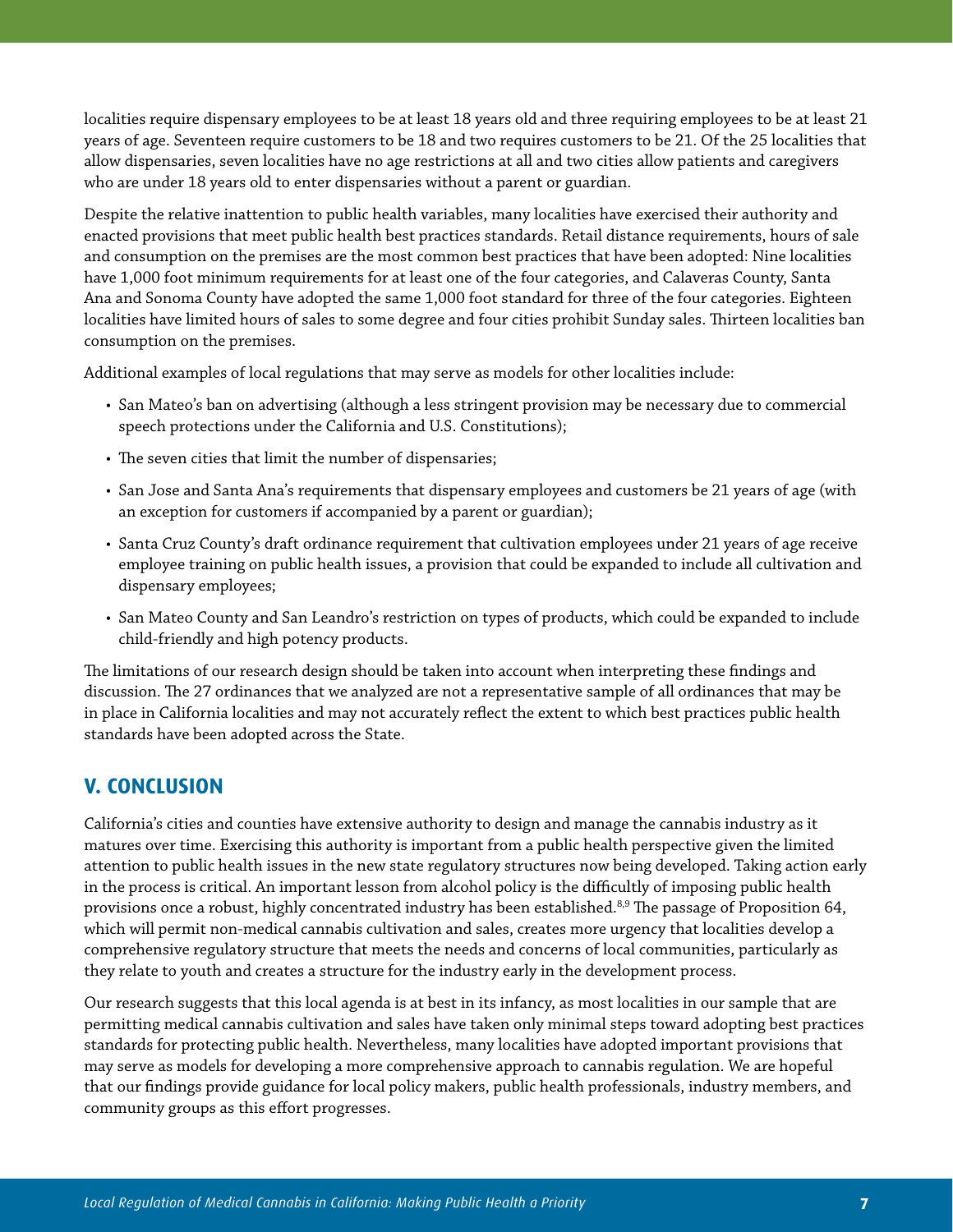## **ENDNOTES**

- 1 CA Health & Safety Code §11362.5.
- 2 California State Department of Justice (2008). *Guidelines for the Security and Non-Diversion of Marijuana Grown for Medical Use.* August 2008. Available at: Available at: http://www.ag.ca.gov/cms\_attachments/press/pdfs/n1601\_medicalmarijuanaguidelines. pdf (accessed February 23,2017).
- 3 CA Health & Safety Code §11362.7 et seq.
- 4 Mosher, J. and Treffers, R. (2015). *Medical Marijuana in California: An Analysis of the 2015 Legislation.* County of Ventura: Ventura County Behavioral Health. Available at: http://www.venturacountylimits.org/resources/article/B19E38/medical-marijuana-incalifornia (accessed February 17, 2017).
- 5 Mosher, J. (2016). *The 2016 California Marijuana Initiative and Youth: Lessons from Alcohol Policy.* County of Ventura: Ventura County Behavioral Health. Available at: http://venturacountylimits.org/resource\_documents/VC-MJ-AUMA-FNL-REV-web.pdf (accessed February 17, 2017).
- 6 League of California Cities, *Medical Marijuana Safety Act: Ordinances.* Available at http://www.cacities.org/medicalmarijuana (accessed on February 1, 2017).
- 7 California State Association of Counties, *Medical Marijuana: County/City Ordinances.* Available at http://www.counties.org/ countycity-ordinances (accessed on February 1, 2017).
- 8 Mosher, J. (2015). *Protecting our Youth: Options for Marijuana Regulation in California.* County of Ventura: Ventura County Behavioral Health Department. Available at: http://venturacountylimits.org/en/resources/article/DFFA2C/protecting-our-youth. (accessed February 17 2017).
- 9 Barry, R., Glantz, S. (2016). *A Public Health Analysis of Two Proposed Marijuana Legalization Initiatives for the 2016 California Ballot: Creating the New Tobacco Industry.* San Francisco, CA: Center for Tobacco Control Research and Education, UCSF. Available at: http://escholarship.org/uc/item/4qg8k9wz#page-1 (accessed February 17, 2017).
- 10 Caulkins, J., Kilmer, B., Kleiman, M., MacCoun, R., Midgette, G., Oglespby, P., Pacula, R., Reuter, P. (2015). *Considering Marijuana Legalization: Insights for Vermont and Other Jurisdictions.* Santa Monica, CA: RAND Corporation. Available at: http://www.rand.org/pubs/research\_reports/RR864.html (accessed February 17, 2017).
- 11 Mosher, J. and Sparks, M. (2016). *Safeguarding our Communities: Best Practices in Municipal Regulation of Medical Cannabis Cultivation.* County of Ventura: Ventura County Behavioral Health. Available at: http://venturacountylimits.org/fckimages/MJ\_ Safeguarding\_2ndEd\_FNL.pdf(accessed February 17, 2017).
- 12 Mosher, J. *Local Control of Marijuana: Lessons from Alcohol Policy.* Presentation at Mapping Marijuana Leadership Forum, January 7, 2016. County of Ventura: Ventura County Behavioral Health.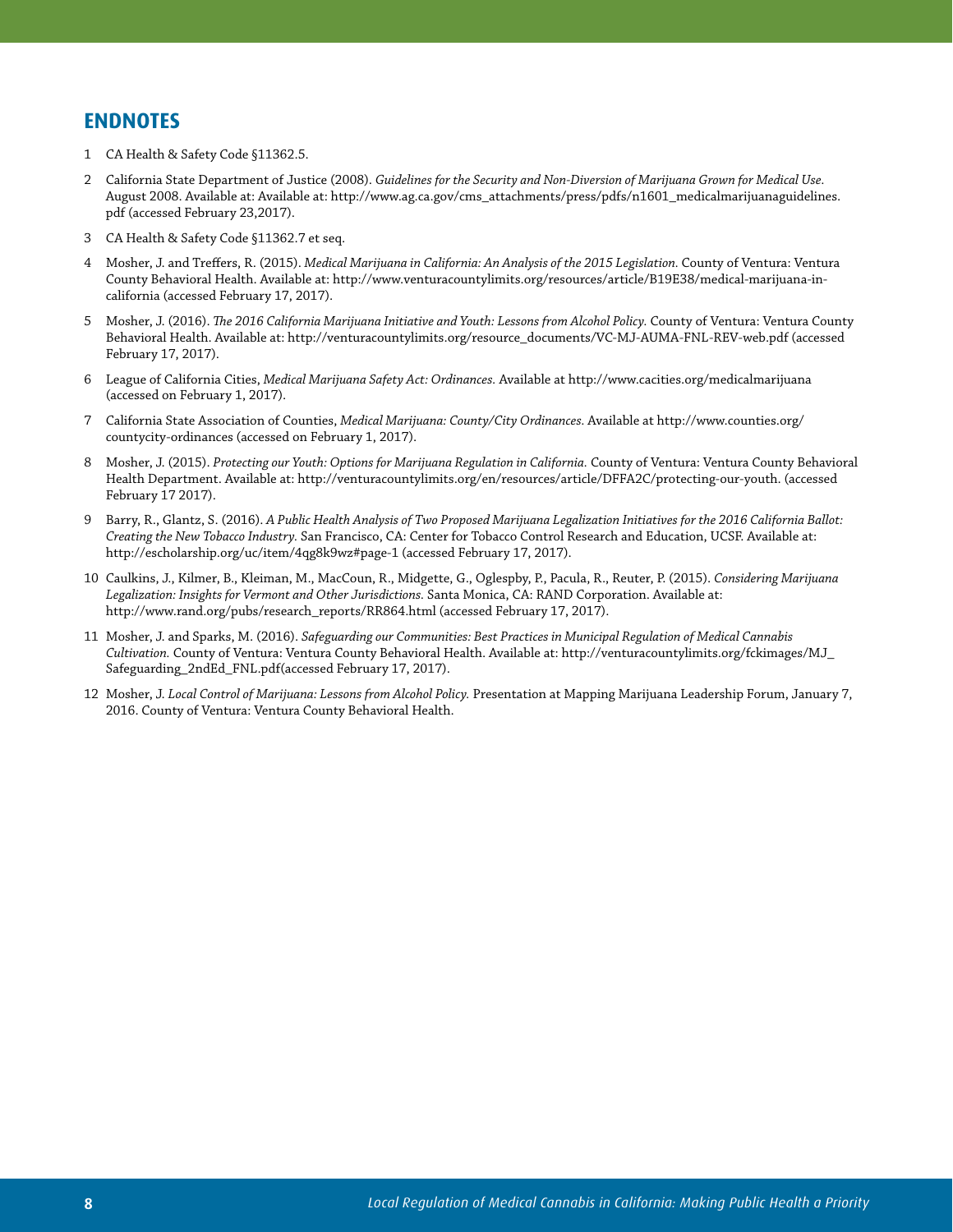# **TABLE 1 • CULTIVATION PROVISIONS**

| <b>LOCALITY</b>                                                                                                                 |                  |                                                                                        |                     | <b>INDOOR /</b><br><b>OUTDOOR BANS</b> |                              |                      |  |  |
|---------------------------------------------------------------------------------------------------------------------------------|------------------|----------------------------------------------------------------------------------------|---------------------|----------------------------------------|------------------------------|----------------------|--|--|
| Name                                                                                                                            | Type             | Cultivation<br>Maximum<br>Limits                                                       | of Permits<br>#     | Prohibited<br>Indoor                   | Prohibited<br><b>Outdoor</b> | Employee<br>Training |  |  |
| Alameda                                                                                                                         | County           |                                                                                        |                     |                                        |                              |                      |  |  |
| Arcata                                                                                                                          | City             |                                                                                        |                     |                                        | X                            |                      |  |  |
| Berkeley                                                                                                                        | City             | 180,000 sq feet*                                                                       |                     |                                        |                              |                      |  |  |
| <b>Butte</b>                                                                                                                    | County           | 150 sq feet                                                                            |                     |                                        | $X^{\ast\ast}$               |                      |  |  |
| Calavaras                                                                                                                       | County           | 22,000 sq feet (outdoor)                                                               |                     | X                                      |                              |                      |  |  |
| Fairfax                                                                                                                         | City             |                                                                                        |                     |                                        |                              |                      |  |  |
| <b>Fort Bragg</b>                                                                                                               | City             |                                                                                        | 3 per square mile   |                                        |                              |                      |  |  |
| Los Angeles                                                                                                                     | City             |                                                                                        |                     |                                        |                              |                      |  |  |
| Los Angeles                                                                                                                     | County           |                                                                                        |                     |                                        |                              |                      |  |  |
| Marysville                                                                                                                      | City             |                                                                                        |                     |                                        |                              |                      |  |  |
| Mendocino<br>Modoc                                                                                                              | County<br>County | 100 sq feet (indoors) and 99<br>plants                                                 |                     |                                        |                              |                      |  |  |
| Oakland                                                                                                                         | City             |                                                                                        |                     |                                        |                              |                      |  |  |
| Richmond                                                                                                                        | City             |                                                                                        |                     |                                        |                              |                      |  |  |
| Sacramento                                                                                                                      | City             |                                                                                        |                     |                                        |                              |                      |  |  |
| San Diego                                                                                                                       | City             |                                                                                        |                     |                                        |                              |                      |  |  |
| San Francisco                                                                                                                   | <b>Both</b>      |                                                                                        |                     |                                        |                              |                      |  |  |
| San Jose                                                                                                                        | City             |                                                                                        |                     |                                        | X                            |                      |  |  |
| San Leandro                                                                                                                     | City             |                                                                                        |                     |                                        |                              |                      |  |  |
| San Luis Obispo                                                                                                                 | County           |                                                                                        |                     |                                        |                              |                      |  |  |
| San Mateo                                                                                                                       | County           |                                                                                        |                     |                                        |                              |                      |  |  |
| Santa Ana                                                                                                                       | City             |                                                                                        |                     |                                        |                              |                      |  |  |
| Santa Barbara                                                                                                                   | City             |                                                                                        |                     |                                        |                              |                      |  |  |
| Santa Cruz                                                                                                                      | City             |                                                                                        |                     |                                        |                              |                      |  |  |
| Santa Cruz                                                                                                                      | County           | 22,000 sq feet (outdoor)                                                               |                     |                                        |                              | $X***$               |  |  |
|                                                                                                                                 |                  | 43,560 sq feet (outdoor)                                                               | 1 per contiguous    |                                        |                              |                      |  |  |
| Sonoma                                                                                                                          | County           | 22,000 sq feet (indoor)                                                                | parcel <sup>^</sup> |                                        |                              |                      |  |  |
| Tehama                                                                                                                          | County           |                                                                                        |                     |                                        |                              |                      |  |  |
|                                                                                                                                 |                  |                                                                                        |                     |                                        |                              |                      |  |  |
| $\ast$<br>A licensee is limited to 22,000 sq feet; multiple licensees may be aggregated to 180,000 sq feet on the same location |                  |                                                                                        |                     |                                        |                              |                      |  |  |
| $*$<br>Outdoor cultivation prohibited on lots sized 0.5 acres or less                                                           |                  |                                                                                        |                     |                                        |                              |                      |  |  |
|                                                                                                                                 |                  | *** Training is only required for cultivation employees between the ages of 18 and 20d |                     |                                        |                              |                      |  |  |
| Λ                                                                                                                               |                  | More than one permit per parcel may be issued in agricultural and indudstrial zones    |                     |                                        |                              |                      |  |  |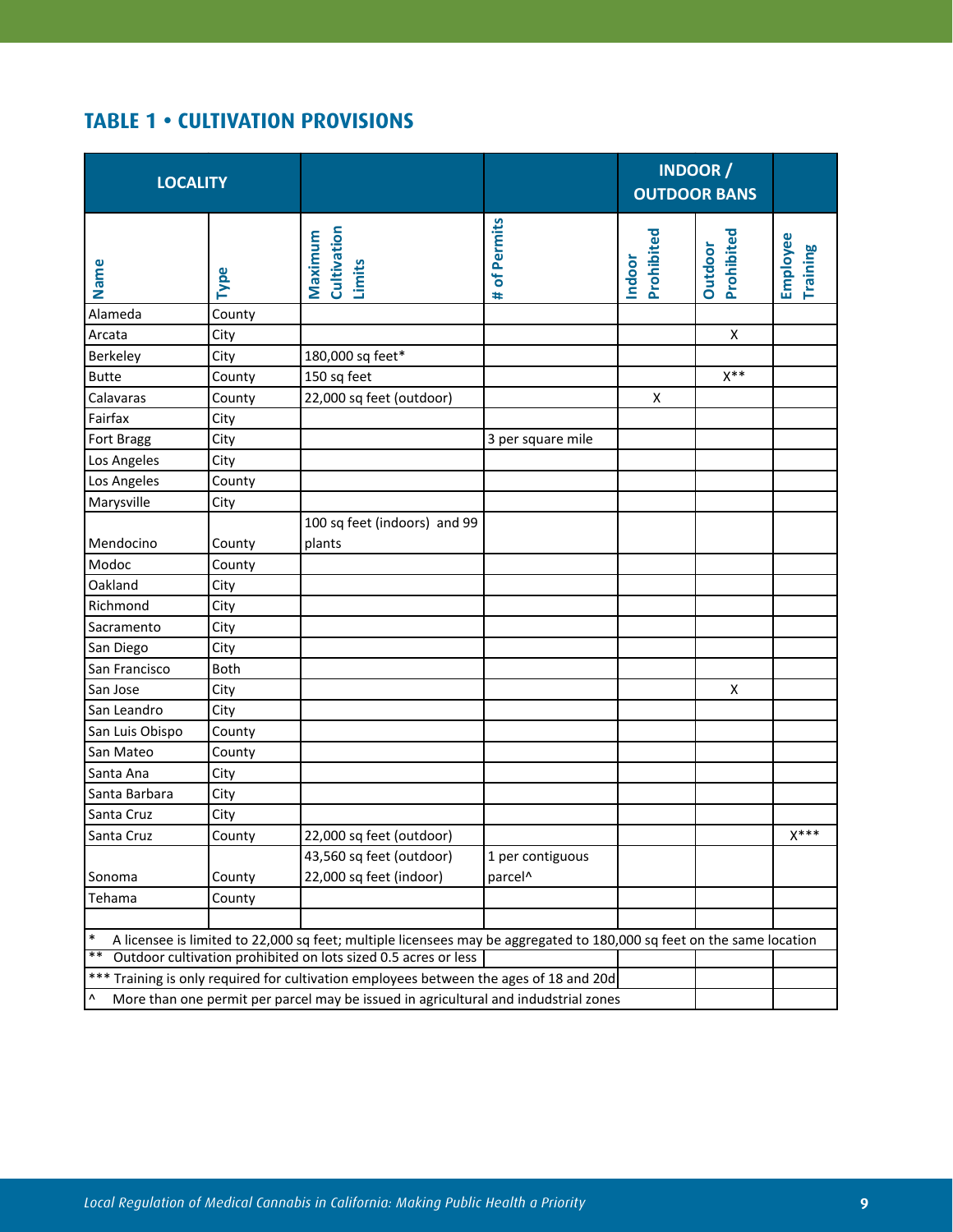# **TABLE 2 • DISPENSARY PROVISIONS**

| <b>LOCALITY</b>                                                                                                                                                                                                                            |        |                |                        |                                                                                                                               |                             |                                       |                                                             |                                              |  |
|--------------------------------------------------------------------------------------------------------------------------------------------------------------------------------------------------------------------------------------------|--------|----------------|------------------------|-------------------------------------------------------------------------------------------------------------------------------|-----------------------------|---------------------------------------|-------------------------------------------------------------|----------------------------------------------|--|
| Name                                                                                                                                                                                                                                       | Type   | # of Permits   | Consume on<br>Premises | Operating<br><b>Hours</b>                                                                                                     | Employee<br><b>Training</b> | Delivery ^^<br>Dispensary             | Prohibited<br><b>Products</b>                               | Advertising<br>& Exterior<br>Signage         |  |
| Alameda                                                                                                                                                                                                                                    | County | 3              | Prohibit*              | 9am - 9pm                                                                                                                     |                             | Prohibit All<br><b>Dispensaries</b>   |                                                             |                                              |  |
| Arcata                                                                                                                                                                                                                                     | City   |                | Prohibit               | 8am - 8pm                                                                                                                     |                             | Allow                                 |                                                             |                                              |  |
| Berkeley                                                                                                                                                                                                                                   | City   |                |                        | 9am - 9pm                                                                                                                     |                             |                                       |                                                             |                                              |  |
| <b>Butte</b>                                                                                                                                                                                                                               | County |                |                        |                                                                                                                               |                             |                                       |                                                             |                                              |  |
| Calavaras                                                                                                                                                                                                                                  | County |                | Prohibit               |                                                                                                                               |                             |                                       |                                                             |                                              |  |
| Fairfax                                                                                                                                                                                                                                    | County | 3              |                        | 9am - 9pm                                                                                                                     |                             |                                       |                                                             |                                              |  |
| Fort Bragg                                                                                                                                                                                                                                 | City   |                |                        | 8am - 6pm                                                                                                                     |                             |                                       |                                                             | 1 sign limit                                 |  |
| Los Angeles                                                                                                                                                                                                                                | City   |                |                        | 8am - 10pm                                                                                                                    |                             | Prohibit All<br><b>Dispensaries</b>   |                                                             |                                              |  |
| Los Angeles                                                                                                                                                                                                                                | County |                | Allow                  |                                                                                                                               |                             |                                       |                                                             |                                              |  |
| Marysville                                                                                                                                                                                                                                 | City   | $\overline{2}$ | Prohibit               | 8am - 10pm                                                                                                                    |                             | Prohibit Local<br><b>Dispensaries</b> |                                                             |                                              |  |
| Mendocino                                                                                                                                                                                                                                  | County |                |                        |                                                                                                                               |                             |                                       |                                                             |                                              |  |
| Modoc                                                                                                                                                                                                                                      | County |                | Prohibit               | 8am - 5pm (Mon - Sat)                                                                                                         |                             |                                       |                                                             | <b>Signage Content</b><br>Restricted^^^      |  |
| Oakland                                                                                                                                                                                                                                    | City   | 8              | Prohibit               |                                                                                                                               |                             | Allow                                 |                                                             |                                              |  |
| Richmond                                                                                                                                                                                                                                   | City   | 3              | Prohibit               | 10am - 8pm                                                                                                                    |                             | Allow                                 |                                                             |                                              |  |
| Sacramento                                                                                                                                                                                                                                 | City   |                | Prohibit               | 7am - 9pm                                                                                                                     |                             | Prohibit Local<br><b>Dispensaries</b> |                                                             |                                              |  |
| San Francisco                                                                                                                                                                                                                              | Both   |                |                        | 8am - 10pm**                                                                                                                  |                             | Allow                                 |                                                             | 2 sign limit                                 |  |
| San Diego                                                                                                                                                                                                                                  | City   |                |                        |                                                                                                                               |                             |                                       |                                                             |                                              |  |
| San Jose                                                                                                                                                                                                                                   | City   |                | Prohibit               | 9am - 9pm                                                                                                                     |                             | Prohibit All<br><b>Dispensaries</b>   |                                                             |                                              |  |
| San Leandro                                                                                                                                                                                                                                | City   | 2              | Prohibit               | 9am - 8pm                                                                                                                     |                             |                                       | <b>Edibles requiring</b><br>refrigeration or<br>hot-holding |                                              |  |
| San Luis Obispo                                                                                                                                                                                                                            | County |                |                        | $11am - 6pm$                                                                                                                  |                             |                                       |                                                             |                                              |  |
| San Mateo***                                                                                                                                                                                                                               | County |                |                        |                                                                                                                               |                             |                                       | Cannabis<br>enhanced and<br>edible and<br>drinkable         | No advertising<br>and no signage             |  |
|                                                                                                                                                                                                                                            |        |                |                        | 10am - 8pm                                                                                                                    |                             | Prohibit All                          |                                                             |                                              |  |
| Santa Ana                                                                                                                                                                                                                                  | City   |                |                        | 11am - 7 pm (Sun)                                                                                                             |                             | <b>Dispensaries</b>                   |                                                             |                                              |  |
| Santa Barbara                                                                                                                                                                                                                              | City   | 3              | Prohibit               | 8am - 6pm (Mon - Sat)                                                                                                         |                             |                                       |                                                             |                                              |  |
| Santa Cruz                                                                                                                                                                                                                                 | City   |                | Prohibit               | 7am - 7pm (Mon - Sat)****                                                                                                     |                             |                                       |                                                             | 2 sign limit                                 |  |
| Santa Cruz                                                                                                                                                                                                                                 | County |                |                        |                                                                                                                               |                             |                                       |                                                             |                                              |  |
| Sonoma                                                                                                                                                                                                                                     | County |                | Prohibit               | 7am - 7pm (Mon - Sat)^                                                                                                        |                             |                                       |                                                             | Signage Content<br>Restricted <sup>^^^</sup> |  |
| Tehama                                                                                                                                                                                                                                     | County |                |                        |                                                                                                                               |                             |                                       |                                                             |                                              |  |
|                                                                                                                                                                                                                                            |        |                |                        |                                                                                                                               |                             |                                       |                                                             |                                              |  |
| *<br>Health care services agency may authorize on premise consumption by a vaporization device                                                                                                                                             |        |                |                        |                                                                                                                               |                             |                                       |                                                             |                                              |  |
| ** Two dispensaries are authorized to operate 24 hours per day                                                                                                                                                                             |        |                |                        |                                                                                                                               |                             |                                       |                                                             |                                              |  |
| *** San Mateo County only permits collectives.                                                                                                                                                                                             |        |                |                        |                                                                                                                               |                             |                                       |                                                             |                                              |  |
| **** Dispensaries located within 50 feet of a residential unit are limited to 7am - 7pm (Mon - Fri)                                                                                                                                        |        |                |                        |                                                                                                                               |                             |                                       |                                                             |                                              |  |
| ٨                                                                                                                                                                                                                                          |        |                |                        | Dispensaries with less than 300 patients & serve 20 patients or less per day are authorized to operate 8 am - 5pm (Mon - Sat) |                             |                                       |                                                             |                                              |  |
| ^^ Deliveries by a qualified caregiver to qualified patient are not covered by these restrictions<br>^^^ No signage or symbols visible from the outside of the dispensary shall be displayed which advertises the availability of cannabis |        |                |                        |                                                                                                                               |                             |                                       |                                                             |                                              |  |
|                                                                                                                                                                                                                                            |        |                |                        |                                                                                                                               |                             |                                       |                                                             |                                              |  |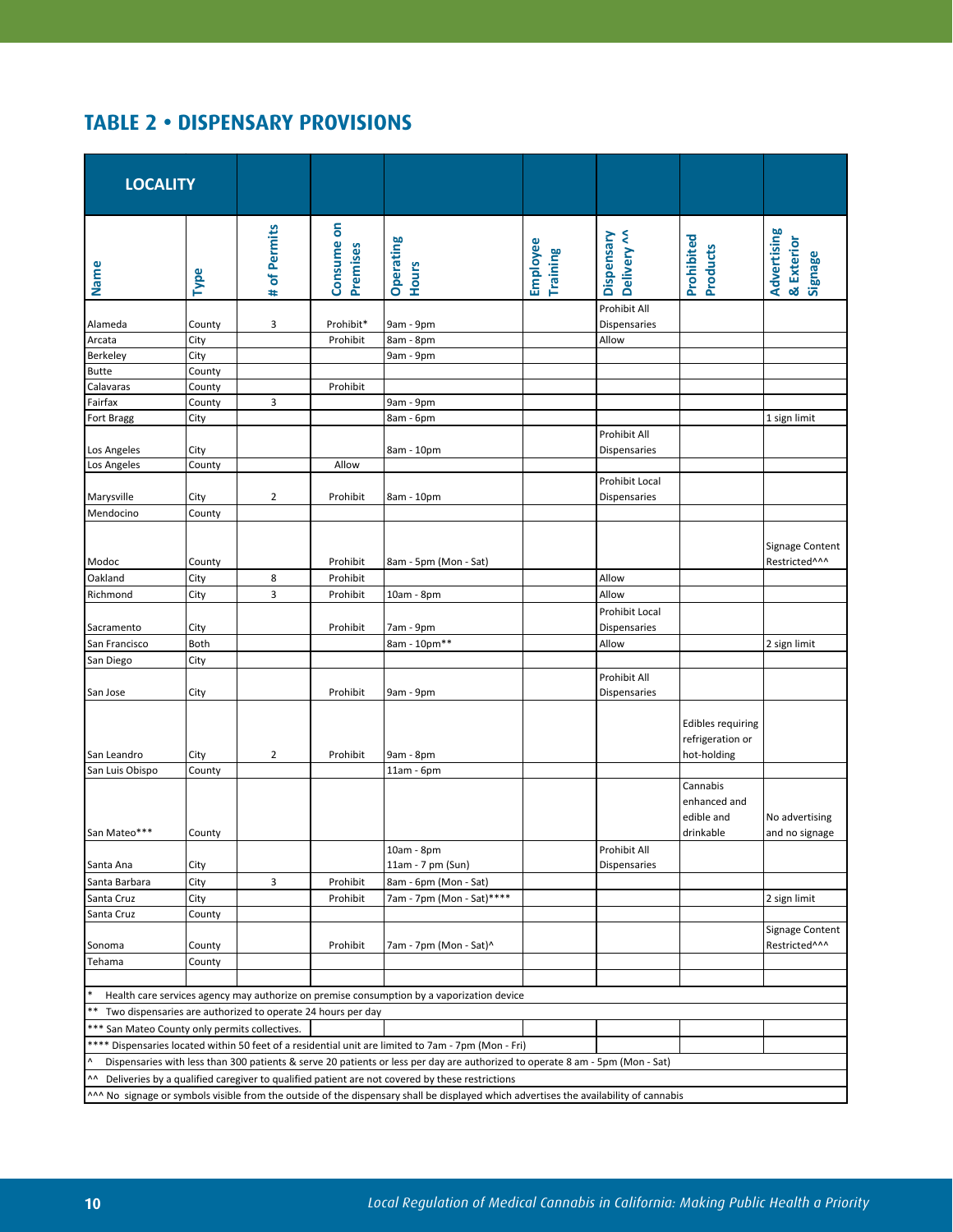# **TABLE 3 • DISTANCE REQUIREMENTS**

| <b>LOCALITY</b>                                                                                                |        | <b>CULTIVATION</b> |                    |             |              | <b>DISPENSARIES</b> |                           |             |                              |
|----------------------------------------------------------------------------------------------------------------|--------|--------------------|--------------------|-------------|--------------|---------------------|---------------------------|-------------|------------------------------|
| Name                                                                                                           | Type   | <b>Schools</b>     | Sensitive<br>Youth | Residential | Dispensaries | <b>Schools</b>      | Sensitive<br><b>Youth</b> | Residential | Dispensaries<br><b>Other</b> |
| Alameda                                                                                                        | County |                    |                    |             |              | 1000                | 1000                      |             |                              |
| Arcata                                                                                                         | City   |                    |                    |             |              |                     |                           |             |                              |
| Berkeley                                                                                                       | City   |                    |                    |             |              |                     |                           |             |                              |
| <b>Butte</b>                                                                                                   | County | 1000               | 1000               |             |              |                     |                           |             |                              |
| Calavaras                                                                                                      | County | 1000               | 1000               |             | 1000         | 1000                | 1000                      |             | 1000                         |
| Fairfax                                                                                                        | City   |                    |                    |             |              | 600                 |                           |             |                              |
| Fort Bragg                                                                                                     | City   |                    |                    |             |              |                     |                           |             |                              |
| Los Angeles                                                                                                    | City   |                    |                    |             |              | 1000                | 600                       |             |                              |
| Los Angeles                                                                                                    | County |                    |                    |             |              |                     |                           |             |                              |
| Marysville                                                                                                     | City   |                    |                    |             |              | 1000                | 500                       | 500         | 400                          |
| Mendocino                                                                                                      | County |                    | 1000               | 100         |              |                     |                           |             |                              |
| Modoc                                                                                                          | County |                    |                    |             |              |                     |                           |             |                              |
| Oakland                                                                                                        | City   |                    |                    |             |              | 600                 | 600                       | 600         | 600                          |
| Richmond                                                                                                       | City   | 600                | 500                |             |              |                     |                           |             |                              |
| Sacramento                                                                                                     | City   |                    |                    |             |              | 600                 | 500                       |             |                              |
| San Diego                                                                                                      | City   |                    |                    |             |              |                     |                           |             |                              |
| San Francisco                                                                                                  | Both   |                    |                    |             |              |                     |                           |             |                              |
| San Jose                                                                                                       | City   |                    |                    |             |              |                     |                           |             |                              |
| San Leandro                                                                                                    | City   |                    |                    |             |              | 1000                | 1000                      | 500         |                              |
| San Luis Obispo                                                                                                | County |                    |                    |             |              | 1000                | 1000                      |             |                              |
| San Mateo*                                                                                                     | County | 1000               | 1000               |             |              | 1000                | 1000                      |             |                              |
| Santa Ana                                                                                                      | City   |                    |                    |             |              | 1000                | 1000                      | 1000        | 500                          |
| Santa Barbara                                                                                                  |        |                    |                    |             |              |                     |                           |             |                              |
| Santa Cruz                                                                                                     | City   |                    |                    |             |              | 600                 | 600                       | 600         | 600                          |
| Santa Cruz                                                                                                     | County | 600                | 600                |             |              |                     |                           |             |                              |
| Sonoma                                                                                                         | County | 1000               | 1000               | 300         |              | 1000                | 1000                      | 100         | 1000                         |
| Tehama                                                                                                         | County | 1000               | 1000               |             |              |                     |                           |             |                              |
| *San Mateo County only permits collectives, where cultivation and distribution to patients are both permitted. |        |                    |                    |             |              |                     |                           |             |                              |